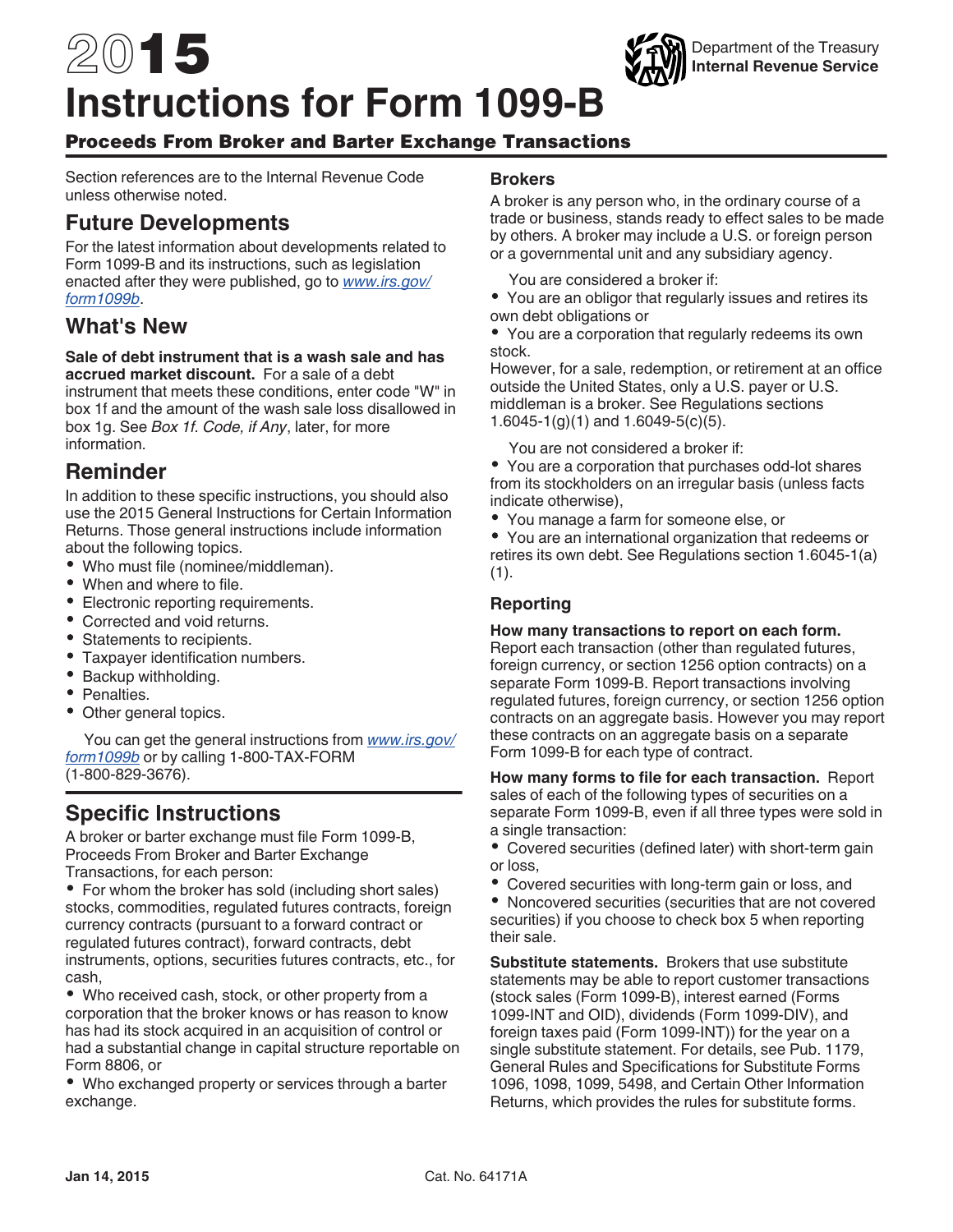**Additional information required for covered securities.** For each sale of a covered security for which you are required to file Form 1099-B, report the date of acquisition (box 1b), whether the gain or loss is short-term or long-term (box 2), cost or other basis (box 1e), and the loss disallowed due to a wash sale or the amount of accrued market discount (box 1g). When selling a noncovered security, you may check box 5 and leave boxes 1b, 1e, and 2 blank. If you check box 5, you may choose to report the information requested in boxes 1b, 1e, and 2 and will not be subject to penalties under section 6721 or 6722 for failure to report this information correctly.

**Example.** Your customer Mary bought shares of stock in ABC Corporation in April 1995, April 2014, and August 2014. The shares of stock bought in 2014 are covered securities. The shares of stock bought in April 1995 are noncovered securities. In June 2015, Mary sells all of the stock in a single transaction. Even though the stock was sold in a single transaction, you must report the sale of the covered securities on two separate 2015 Forms 1099-B (one for the securities bought in April 2014 with long-term gain or loss and one for the securities bought in August 2014 with short-term gain or loss). You must report the sale of the noncovered securities on a third Form 1099-B or on the Form 1099-B reporting the sale of the covered securities bought in April 2014 (reporting long-term gain or loss). You may check box 5 if reporting the noncovered securities on a third Form 1099-B. If you check box 5, you may leave boxes 1b, 1e, and 2 blank or you may complete boxes 1b, 1e, and 2 and not be subject to penalties under section 6721 or 6722 for failing to report this information correctly.

**Short sales of securities.** Do not report a short sale entered into after 2010 until the year a customer delivers a security to satisfy the short sale obligation. Disregard sections 1259 (constructive sales) and 1233(h) (short sales of property that becomes worthless). Report the short sale on a single Form 1099-B unless:

You are reporting both short-term and long-term gain or loss from a short sale closed by delivery of covered securities (as just explained under *How many forms to file for each transaction*),

The securities delivered to close the short sale include both covered securities and noncovered securities (as explained under *How many forms to file for each transaction*), or

There was backup withholding and other conditions apply (see below).

Report on Form 1099-B the relevant information about the security sold to open the short sale, with the exceptions described in the following paragraphs.

In box 1a, report the quantity of the security delivered to close the short sale.

In box 1b, report the acquisition date of the security delivered to close the short sale.

In box 1c, report the date the security was delivered to close the short sale.

In box 1e, report the adjusted basis of the security delivered to close the short sale.

In box 2, report whether any gain or loss on the closing of the short sale is short-term or long-term based on the acquisition date of the security delivered to close the short sale. Apply section 1233(d), if applicable.

If the short sale is closed by delivery of a noncovered security, you may check box 5. In this case, you do not have to complete boxes 1b, 1e, and 2. However, if you choose to report the information in those boxes and check box 5, you will not be subject to the penalties under sections 6721 and 6722 for failure to report that information correctly.

If a short sale obligation is satisfied by delivery of a security transferred into a customer's account accompanied by a transfer statement indicating the security was borrowed, see Regulations section 1.6045-1(c)(3)(xi)(C).

If backup withholding was taken from the gross proceeds when a short sale was opened in 2015 but the short sale was not closed by the end of 2015, file a 2015 Form 1099-B. Report the tax withheld in box 4. In box 1a, enter a brief description of the transaction (for example, "\$5,000 short sale of 100 shares of ABC stock not closed"). Leave the other numbered boxes blank. File a complete Form 1099-B for the year the short sale is closed, as described above, but do not include the backup withholding amount on this Form 1099-B.

In the case of a short sale, you can take backup withholding either:

• From the gross proceeds when the short sale is opened, or

• From any gain when the short sale is closed if you expect to be able to determine the gain on the short sale at that time.

#### **Widely held fixed investment trusts (WHFITs).**

Trustees and middlemen must report the amount of non *pro-rata* partial principal payments (as defined in Regulations section 1.671-5(b)(13)), trust sales proceeds (as defined in Regulations section 1.671-5(b)(21)), redemption asset proceeds (as defined in Regulations section 1.671-5(b)(14)), redemption proceeds (as defined in Regulations section 1.671-5(b)(15)), the sales asset proceeds (as defined in Regulations section 1.671-5(b) (17)), and the sales proceeds (as defined in Regulations section 1.671-5(b)(18)) that are attributable to a trust interest holder (TIH) for the calendar year on Form 1099-B.

To determine the amount of each item of proceeds to be reported on Form 1099-B, see generally Regulations section 1.671-5. If the trustee provides WHFIT information using the safe harbor rules in Regulations section 1.671-5(f)(1) or  $(q)(1)$ , the trustee or middleman must determine the amounts reported on Forms 1099 under Regulations section 1.671-5(f)(2) or (g)(2), as appropriate.

Check box 5 and leave boxes 1b, 1e, and 2 blank if:

You are a broker reporting the sale of a security held by a WHFIT to the WHFIT trustee, or

You are a trustee or middleman of a WHFIT reporting non *pro-rata* partial principal payments, trust sale proceeds, redemption asset proceeds, redemption proceeds, sales asset proceeds, and sales proceeds to a TIH.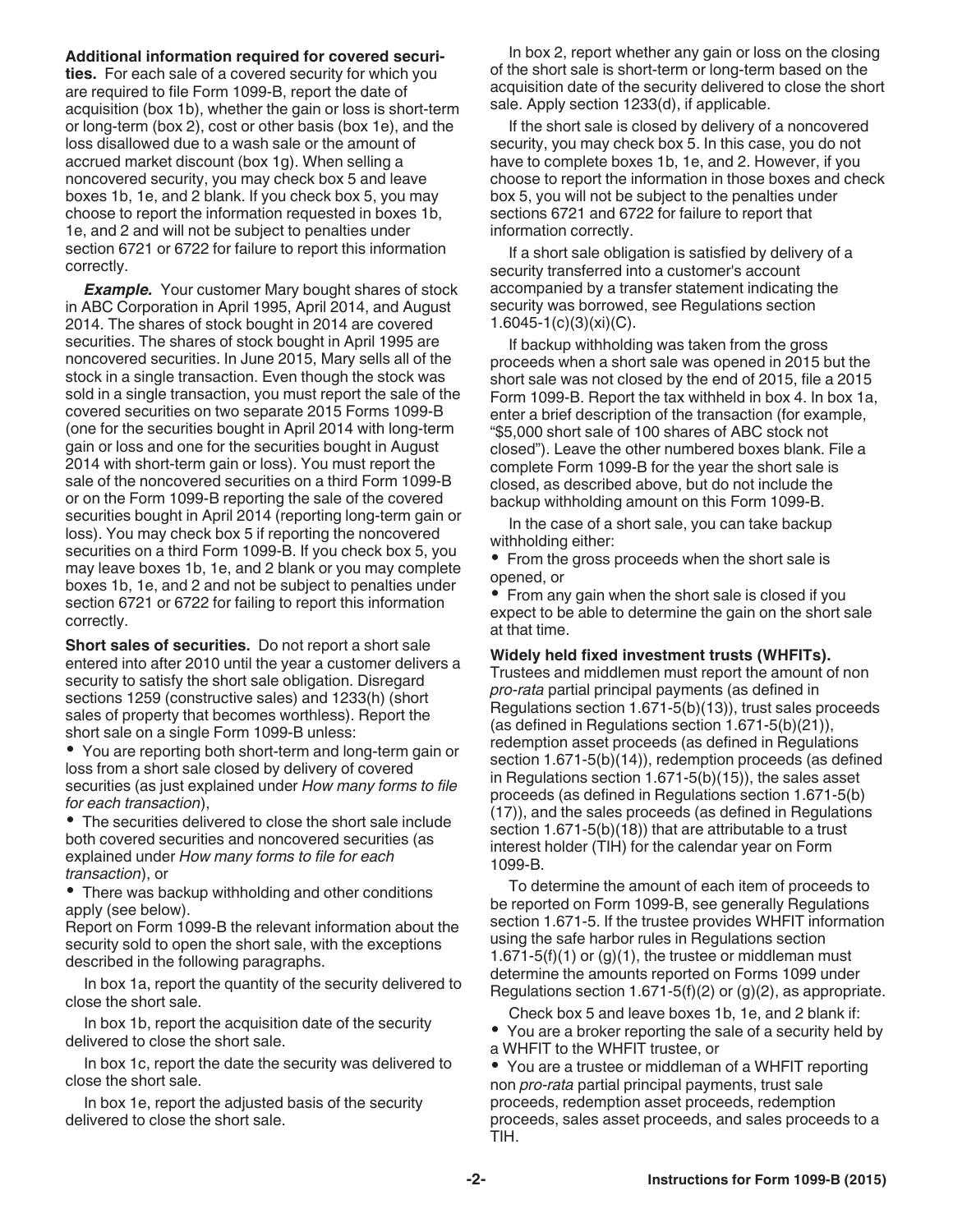*Requirement to furnish a tax information statement to TIH.* A tax information statement that includes the information provided to the IRS on Form 1099-B, as well as additional information identified in Regulations section 1.671-5(e), must be provided to TIHs. The written tax information statement furnished to the TIH for 2015 is due on or before March 15, 2016. The amount of an item of a trust expense that is attributable to a TIH must be included on the tax information statement provided to the TIH and is not required to be included in box 5 on the Form 1099-DIV. See Regulations section 1.671-5(e) for a complete list of the items of information that must be included in the statement to the TIH.

**Acquisition of control or substantial change in capital structure.** File Form 1099-B for each customer who received cash, stock, or other property from a corporation that you know, or have reason to know based on readily available information, must recognize gain under section 367(a) from the transfer of property to a foreign corporation in an acquisition of control or substantial change in capital structure reportable on Form 8806. Readily available information includes information from a clearing organization, such as the Depository Trust Company (DTC), or from information published on the IRS website.



*Go to* IRS.gov *and enter keyword "Form 8806" in the upper right corner to find information on the IRS website.*

You are not required to file a second Form 1099-B for a customer who received only cash for stock acquired in an acquisition of control if you report the cash as proceeds from a sale on another Form 1099-B. You also are not required to file Form 1099-B for a customer who is an exempt recipient (under Regulations sections 1.6045-1(c)  $(3)(i)$  or 1.6043-4 $(b)(5)$ . For a list of exempt recipients, see the 2015 Instructions for Form 1099-CAP.

Enter in box 1d the aggregate amount of cash and the fair market value of any stock and other property received in exchange for stock held in your custody. Also, check box 7.

In box 1a, show the corporation's name and the number of shares of the corporation's stock you held that were exchanged. Also enter the class or classes of stock (for example, preferred, common, etc.) that were exchanged, whether for cash or other property. Abbreviate the class to fit the entry. For example, enter "C" for common stock, "P" for preferred, or "O" for other. Also abbreviate any subclasses.

Leave the other numbered boxes and the CUSIP number box blank unless you are required to file a Form 1099-B to report proceeds you paid to the customer from the acquisition of control or substantial change in capital structure and you choose to file and furnish one Form 1099-B for amounts reported under both Regulations sections 1.6045-1 and 1.6045-3. If you choose to combine the reporting for both, do not combine other transactions the customer may have had during the year with the reporting of the acquisition of control or change in capital structure. Also, in box 1e, report the total basis of the customer's stock. Do not enter an amount in box 1e that is greater than the amount entered in box 1d.

**Cash on delivery account.** For a sale of securities through a "cash on delivery" or similar account, only the broker that receives the gross proceeds from the sale against delivery of the securities sold is required to report the sale. However, if such broker's customer is a "second-party broker" that is an exempt recipient, only the second-party broker is required to report the sale.

**Foreign currency.** If the purchase amount or sales proceeds are paid in foreign currency, you must report the amount of foreign currency in U.S. dollars. Generally, you must determine the reportable amount (other than amounts representing accrued interest or original issue discount) as of the date you receive, credit, or make the payment, whichever applies, at the spot rate or by following a reasonable spot rate convention, such as a month-end spot rate or a monthly average spot rate. When reporting the purchase or sale of a security traded on an established securities market, you must determine the U.S. dollar amounts to be reported (other than amounts representing accrued interest or original issue discount) as of the settlement date, at the spot rate or by following a reasonable spot rate convention. See Regulations section 1.6045-1(d)(8).

Generally, payments of foreign currency amounts representing accrued interest or original issue discount must be translated using the average rate for the interest accrual period, although certain customers may elect to translate such amounts using the spot rate on the last day of the interest accrual period. See Regulations sections 1.988-2(b)(2) and  $1.6045-1(n)(4)(v)$ .

**Substitute payments.** Do not report substitute payments in lieu of dividends and tax-exempt interest on Form 1099-B. Instead, report these payments in box 8 of Form 1099-MISC, Miscellaneous Income. See section 6045(d) and the Instructions for Form 1099-MISC.

**Stock options granted in connection with the performance of services.** If an employee, former employee, or other service provider, in connection with the performance of services, obtains substantially vested shares of stock from the exercise of a stock option, and sells that stock through a broker on the same day, then the broker may not be required to report the sale on Form 1099-B. For details, see Rev. Proc. 2002-50, which is on page 173 of Internal Revenue Bulletin 2002-29 at *[www.irs.gov/pub/irs-irbs/irb02-29.pdf.](http://www.irs.gov/pub/irs-irbs/irb02-29.pdf)*

**Partnership sale.** Form 8308, Report of a Sale or Exchange of Certain Partnership Interests, does not have to be filed if, under section 6045, a return is required to be filed by a broker on Form 1099-B for the transfer of the partnership interest.

**Exceptions.** Brokers are not required to file, but may file, Form 1099-B for the following.

- 1. Sales for exempt recipients, including the following.
- a. Charitable organizations.
- b. IRAs.
- c. Archer MSAs and health savings accounts (HSAs).

d. The United States or any state or a political subdivision of the United States or any state.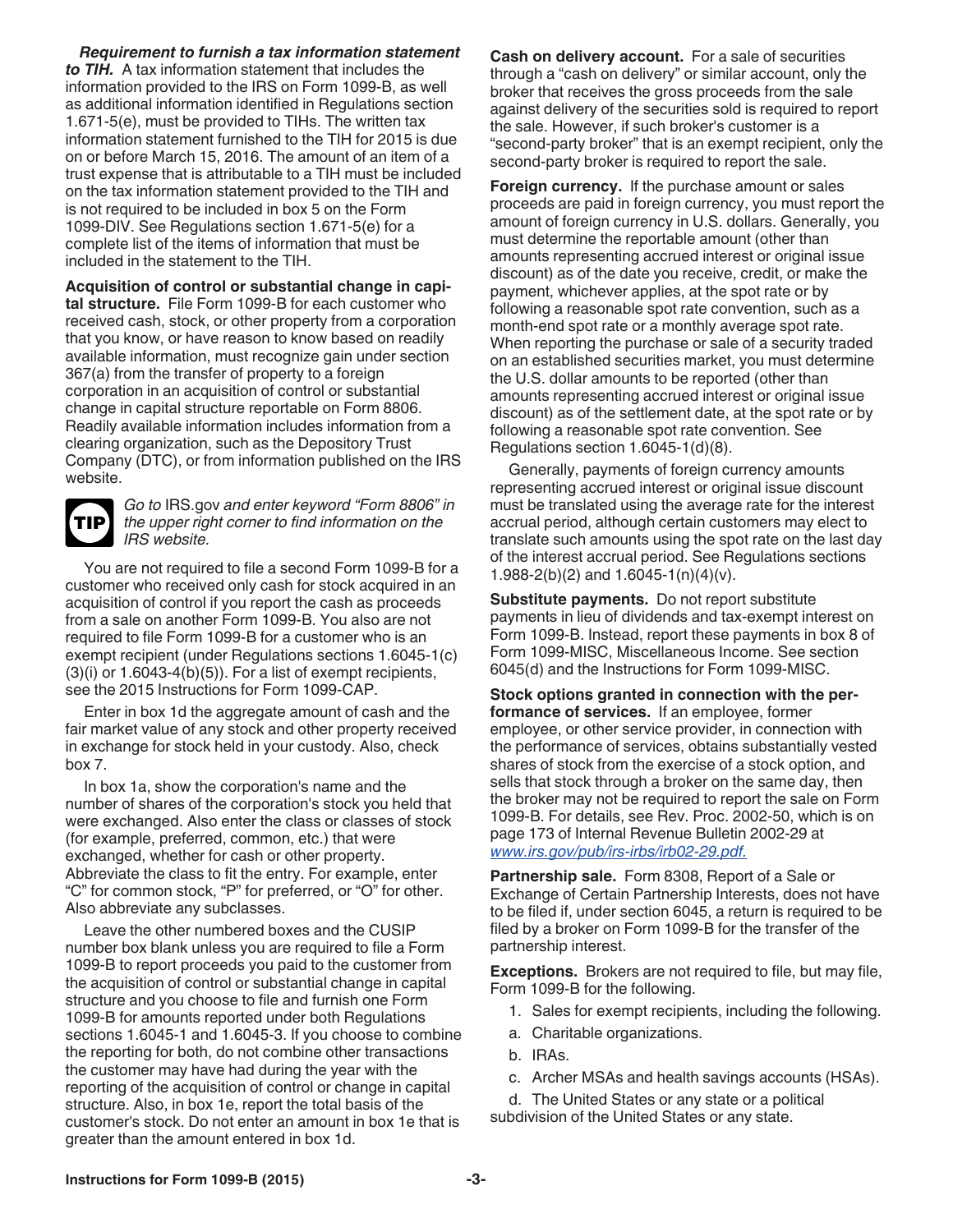<span id="page-3-0"></span>e. Corporations. However, see *Identifying a corporation*, later, for instructions about how to know whether a customer is a corporation for this purpose. Also, you must file Form 1099-B for the sale of a covered security (defined later) by an S corporation if the S corporation acquired the covered security after 2011.

2. Sales initiated by dealers in securities and financial institutions.

3. Sales by custodians and trustees, provided the sale is reported on a properly filed Form 1041, U.S. Income Tax Return for Estates and Trusts.

4. Sales of shares in a regulated investment company that is a money market fund.

5. Obligor payments on:

a. Nontransferable obligations, such as savings bonds or CDs.

b. Obligations for which gross proceeds are reported on other Forms 1099, such as stripped coupons issued before July 1, 1982.

c. Retirement of short-term obligations issued before January 1, 2014, with original issue discount that is reported on Form 1099-INT, Interest Income.

d. Callable demand obligations issued before January 1, 2014, that have no premium or discount.

6. Sales of foreign currency unless under a forward or regulated futures contract that requires delivery of foreign currency.

7. Sales of fractional shares of stock if gross proceeds are less than \$20.

8. Retirements of book-entry or registered form obligations issued before January 1, 2014, if no interim transfers have occurred.

9. Sales for exempt foreign persons as defined in Regulations section 1.6045-1(g)(1).

10. Sales of Commodity Credit Corporation certificates.

11. Spot or forward sales of agricultural commodities. See below.

12. Some sales of precious metals. See *Sales of precious metals,* later.

13. Grants or purchases of options, purchases due to exercises of call options, or entering into contracts that require delivery of personal property or an interest therein.

14. Sales (including retirements) of short-term obligations issued on or after January 1, 2014. However, a broker may be required to file a Form 1099-INT, Interest Income, for interest or original issue discount on a short-term obligation.

*Identifying a corporation.* For sales of covered securities (defined later) that were acquired after 2011, you cannot rely on Regulations section 1.6049-4(c)(1)(ii) (A) to tell whether a customer is a corporation. However, for sales of all securities, you can treat a customer as an exempt recipient if one of the following statements is true.

1. The name of the customer contains the term "insurance company," "indemnity company," "reinsurance company," or "assurance company."

2. The name of the customer indicates it is an entity listed as a per se corporation under Regulations section 301.7701-2(b)(8)(i).

3. You receive a properly completed exemption certificate on Form W-9 that shows the customer is not an S corporation.

4. You receive a Form W-8 that includes a certification that the person whose name is on the form is a foreign corporation.

*Spot or forward sales of agricultural commodities.*  Agricultural commodities include grain, feed, livestock, meat, oil seed, timber, and fiber. A spot sale is a sale that results in almost immediate delivery of a commodity. A forward sale is a sale under a forward contract. However, sales and exchanges of timber for lump-sum payments must be reported on Form 1099-S.

Report sales of agricultural commodities under a regulated futures contract, sales of derivative interests in agricultural commodities, and sales of receipts for agricultural commodities issued by a designated warehouse on Form 1099-B. A designated warehouse is a warehouse, depository, or other similar entity designated by a commodity exchange in which or out of which a particular type of agricultural commodity is deliverable to satisfy a regulated futures contract. Sales of warehouse receipts issued by any other warehouse are not reportable.

*Sales of precious metals.* A sale of a precious metal (gold, silver, platinum, or palladium) in any form for which the Commodity Futures Trading Commission (CFTC) has not approved trading by regulated futures contract (RFC) is not reportable. Further, even if the sale is of a precious metal in a form for which the CFTC has approved trading by RFC, the sale is not reportable if the quantity, by weight or by number of items, is less than the minimum required quantity to satisfy a CFTC-approved RFC.

For example, a broker selling a single gold coin does not need to file Form 1099-B even if the coin is of such form and quality that it could be delivered to satisfy a CFTC-approved RFC if all CFTC-approved contracts for gold coins currently call for delivery of at least 25 coins.

Sales of precious metals for a single customer during a 24-hour period must be aggregated and treated as a single sale to determine if this exception applies. This exception does not apply if the broker knows or has reason to know that a customer, either alone or with a related person, is engaging in sales to avoid information reporting.

**Exemption certificate.** A broker may require an exempt recipient to file a properly completed Form W-9, Request for Taxpayer Identification Number and Certification, or similar form. A broker may treat an exempt recipient that fails to do so as a recipient that is not exempt. See part J in the 2015 General Instructions for Certain Information Returns for more information.

#### **Transfer Statement**

Any person that transfers custody of a specified security (defined later) to a broker after 2010 (after 2011 if the stock is in a regulated investment company, and after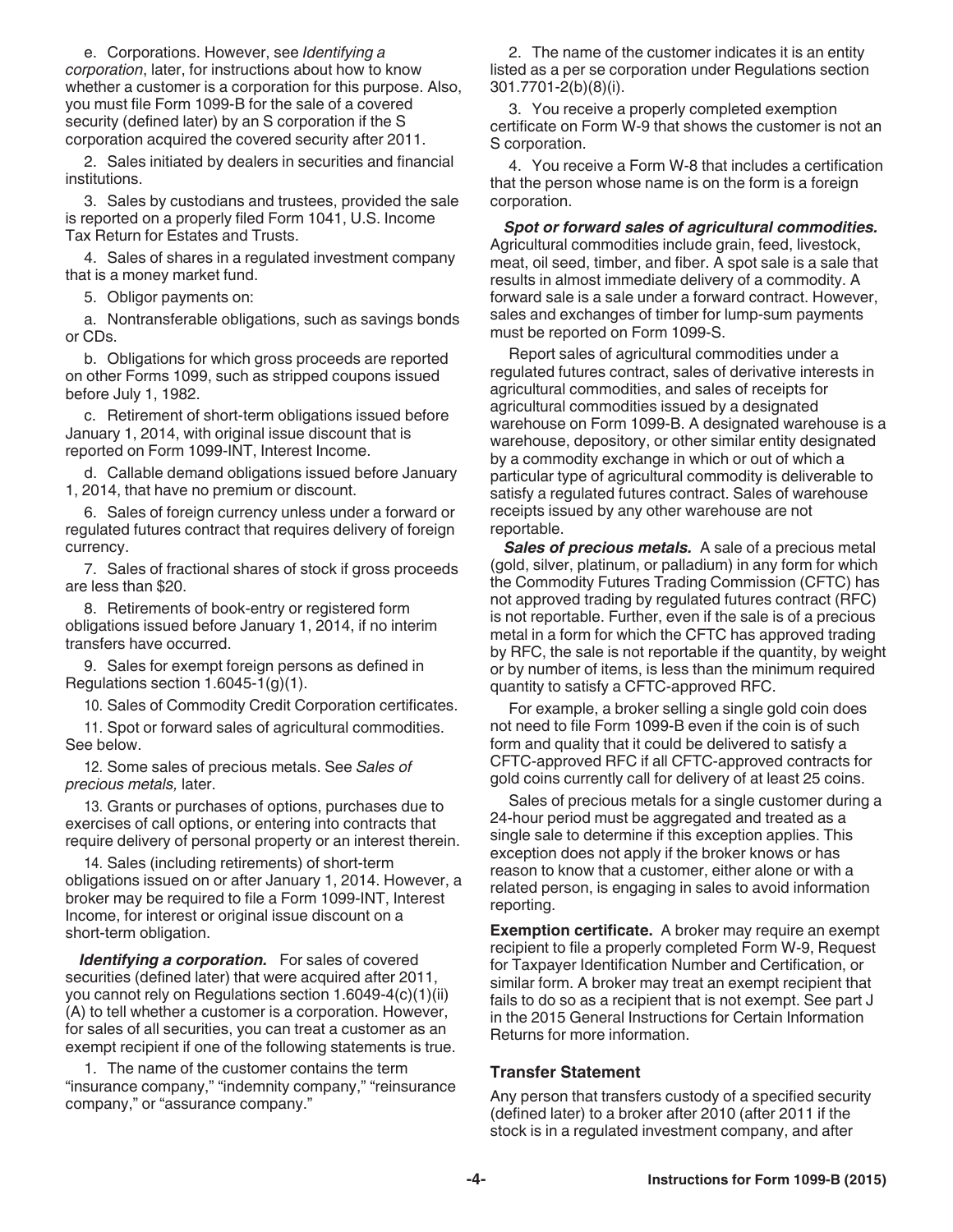2014 for certain debt instruments, options, and securities futures contracts) must give the broker a written transfer statement within 15 days after the date of settlement for the transfer.

The transferor must furnish a separate statement for each security and, if transferring custody of the same security acquired on different dates or at different prices, for each acquisition. However, a separate statement is not required for:

Noncovered securities, and

• Securities acquired more than 5 years before the transfer for which basis is determined using an average basis method.

These rules apply to:

• Any broker,

 $\bullet$ Anyone that acts as a custodian of securities in the ordinary course of a trade or business,

• Any issuer of securities,

Any trustee or custodian of an individual retirement plan, or

• Any agent of the above.

These rules do not apply to:

• The beneficial owner of a security or any agent substituted for an undisclosed beneficial owner,

Any governmental unit or any agency or instrumentality of a governmental unit holding escheated securities, or

Any organization that holds and transfers obligations among members as a service to its members.

**Information required.** Each transfer statement must include:

• Date the statement is furnished,

Name, address, and telephone number of the person furnishing the statement,

- Name, address, and telephone number of the broker receiving custody of the security,
- Name of the customer(s) for the account from which the security is transferred,
- Account number for the transferring account and, if different, the receiving account,
- CUSIP or other security identifier number of the transferred security,
- Number of shares or units,
- Type of security (such as stock),

Date the transfer was initiated and settlement date of the transfer (if known), and

The security's total adjusted basis, original acquisition date, and, if applicable, the holding period adjustment under section 1091.

For a debt instrument, the following additional information is required.

A description of the payment terms used by the broker to compute any basis adjustments under Regulations section 1.6045-1(n).

• The issue price.

The issue date, if different from the original acquisition date.

The adjusted issue price as of the transfer date.

• The initial basis.

Any market discount that has accrued as of the transfer date.

Any bond premium that has been amortized as of the transfer date.

Any acquisition premium that has been amortized as of the transfer date.

Whether the transferring broker has computed any of the information by taking into account one or more elections under Regulations section 1.6045-1(n).

For option transfers, the date of grant or acquisition of the option, the amount of the premium paid or received, and any other information required to fully describe the option.

The adjusted basis, original acquisition date, holding period adjustment, and the additional information for a debt instrument or option described above are not required if the transfer statement identifies the security as a noncovered security.

If the names of the customer(s) for the transferring and receiving accounts are not the same, the transfer statement must also include the name of the customer(s) for the account to which the security is transferred. However, if the transfer is to or from an account for which a broker, custodian, or other person subject to the transfer reporting rules is the customer, the transfer statement must treat the beneficial owner or, if applicable, an agent substituted by an undisclosed beneficial owner, as the customer for both accounts, and the broker receiving the transfer statement should treat the security as held for the beneficial owner or the beneficial owner's agent regardless of the customer listed for the broker's account.

The person giving and the broker receiving the transfer statement can agree to combine the information in any format or to use a code in place of one or more required items. Determine the adjusted basis and other information to be reported as explained in these instructions. If the basis of the transferred security is determined using an average basis method, any securities acquired more than 5 years prior to the transfer may be reported on a single statement on which the original acquisition date is reported as "various," but only if the other information reported applies to all the securities.

**Effect on Form 1099-B and other transfer statements.**  In preparing Form 1099-B or a transfer statement for securities you transfer to someone else, you must take into account all the information (other than securities classifications) reported on a transfer statement you receive, unless the statement is incomplete or you know it is incorrect. If you do not receive a required transfer statement by the due date, you must request one from the transferor. If a complete transfer statement is not furnished, either after you requested one or because no transfer statement was required, you may treat the security as noncovered. However, you must file a corrected Form 1099-B within 30 days of receiving a transfer statement indicating that the security is a covered security. But you do not have to file a corrected Form 1099-B if you receive the statement more than 3 years after you filed the original Form 1099-B. You must also furnish a corrected transfer statement within 15 days of receiving a transfer statement indicating that a security is a covered security if you transferred the security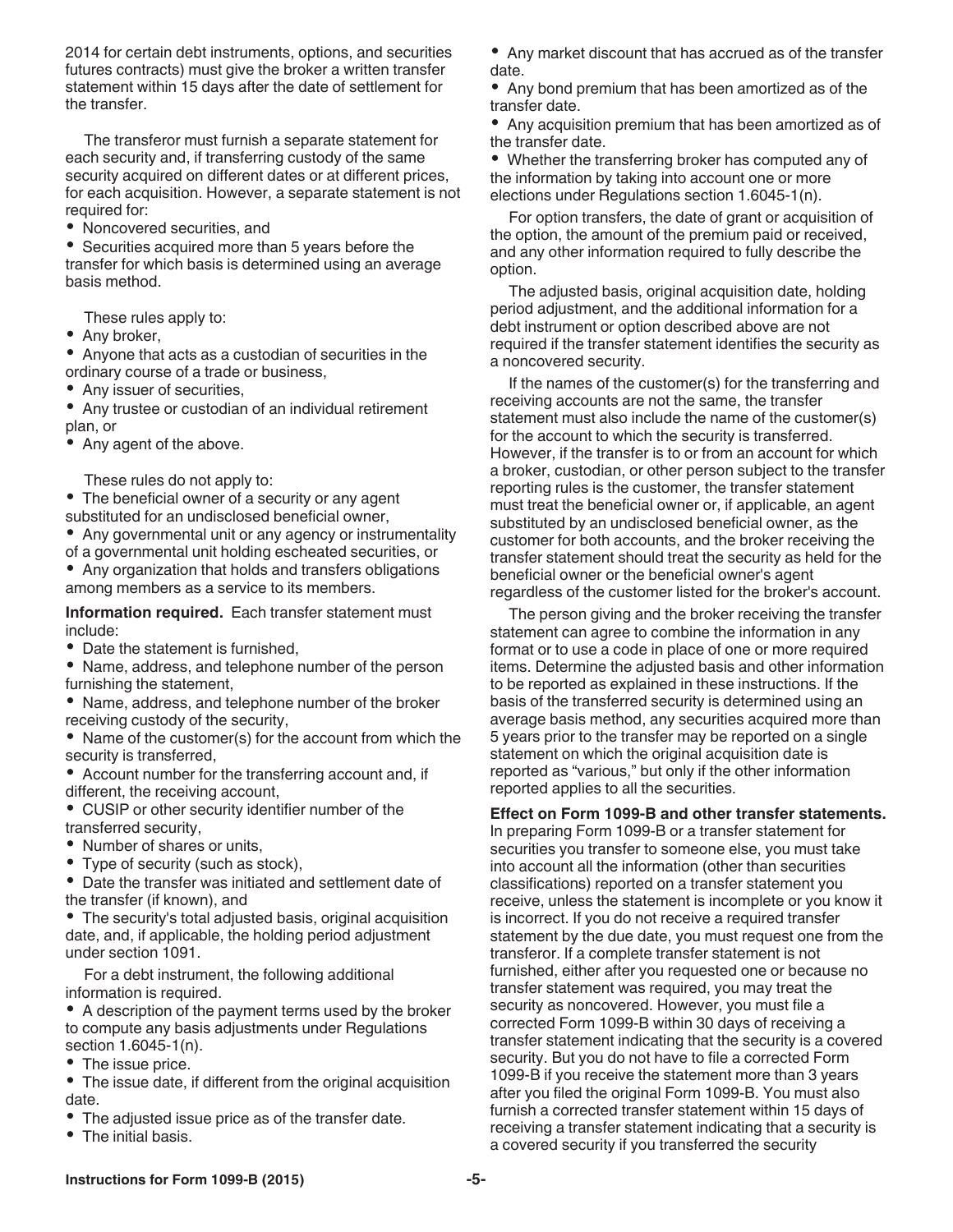transferred to you. But you do not have to furnish a corrected transfer statement if you receive the transfer statement more than 18 months after you furnished your transfer statement.

**More information.** For more information about transfer statements, including definitions, exceptions, rules for gift transfers, transfers from a decedent's estate, and transfers of borrowed securities, see Regulations section 1.6045A-1.

#### **Issuer Returns for Actions Affecting Basis**

An issuer of a specified security (defined later) that takes an organizational action that affects the basis of the security must file an issuer return on Form 8937. This applies to organizational actions after 2010 (after 2011 if the stock is in a regulated investment company, and after 2013 for debt instruments, options, and securities futures contracts). The return is due on or before the 45th day following the organizational action or, if earlier, January 15 of the next calendar year.

An issuer is not required to file this return if, by the due date, the issuer posts the return with the required information in a readily accessible format in an area of its primary public website dedicated to this purpose and, for 10 years, keeps the return accessible to the public on its primary public website or the primary public website of any successor organization.

**Effect on Form 1099-B and transfer statements.** In preparing Form 1099-B or a transfer statement, you must take into account all the information reported by the issuer of the security on a statement that the issuer furnishes to you or is deemed to furnish to you, unless the issuer statement is incomplete or you know it is incorrect. Take into account only those organizational actions taken by the issuer of the security during the period you held custody of the security (beginning with the date on which you received a transferred security). If you receive or are deemed to receive an issuer statement after filing Form 1099-B, you must file a corrected Form 1099-B within 30 days of receiving the issuer statement. But you do not have to file a corrected Form 1099-B if you receive the issuer statement more than 3 years after you filed the original Form 1099-B. If you receive or are deemed to receive an issuer statement after furnishing a transfer statement for a covered security, you must furnish a corrected transfer statement within 15 days of receiving the issuer statement. But you do not have to furnish a corrected transfer statement if you receive the issuer statement more than 18 months after you furnished the original transfer statement.

**More information.** For more information, see Form 8937 and its instructions and Regulations section 1.6045B-1.

#### **Barter Exchanges**

A barter exchange is any person or organization with members or clients that contract with each other (or with the barter exchange) to jointly trade or barter property or services. The term does not include arrangements that provide solely for the informal exchange of similar services on a noncommercial basis. Persons who do not contract with a barter exchange but who trade services do not file Form 1099-B. However, they may have to file Form 1099-MISC.

**Transactional/aggregate reporting.** Barter exchanges involving noncorporate members or clients must report each transaction on a separate Form 1099-B. Transactions involving corporate members or clients of a barter exchange may be reported on an aggregate basis.

**Member information.** In the recipient area of Form 1099-B, enter information about the member or client that provided the property or services in the exchange.

**Exceptions.** Barter exchanges are not required to file Form 1099-B for:

1. Exchanges through a barter exchange having fewer than 100 transactions during the year,

2. Exempt foreign persons as defined in Regulations section 1.6045-1(g)(1), or

3. Exchanges involving property or services with a fair market value of less than \$1.00.

#### **Statements to Recipients**

If you are required to file Form 1099-B, you must provide a statement to the recipient. For more information about the requirement to furnish a statement to the recipient, see part M in the 2015 General Instructions for Certain Information Returns.

**Truncating recipient's identification number on payee statements.** Pursuant to Treasury Regulations section 301.6109-4, all filers of this form may truncate a recipient's identification number (social security number (SSN), individual taxpayer identification number (ITIN), adoption taxpayer identification number (ATIN), or employer identification number (EIN)) on payee statements. Truncation is not allowed on any documents the filer files with the IRS. A filer's identification number may not be truncated on any form. See part J in the 2015 General Instructions for Certain Information Returns.

#### **2nd TIN Not.**

You may enter an "X" in this box if you were notified by the IRS twice within 3 calendar years that the payee provided an incorrect taxpayer identification number (TIN). If you mark this box, the IRS will not send you any further notices about this account.

However, if you received both IRS notices in the same year, or if you received them in different years but they both related to information returns filed for the same year, do not check the box at this time. For purposes of the two-notices-in-3-years rule, you are considered to have received one notice and you are not required to send a second "B" notice to the taxpayer on receipt of the second notice. See part N in the 2015 General Instructions for Certain Information Returns for more information.



*For more information on the TIN Matching System offered by the IRS, see the 2015 General Instructions for Certain Information Returns.*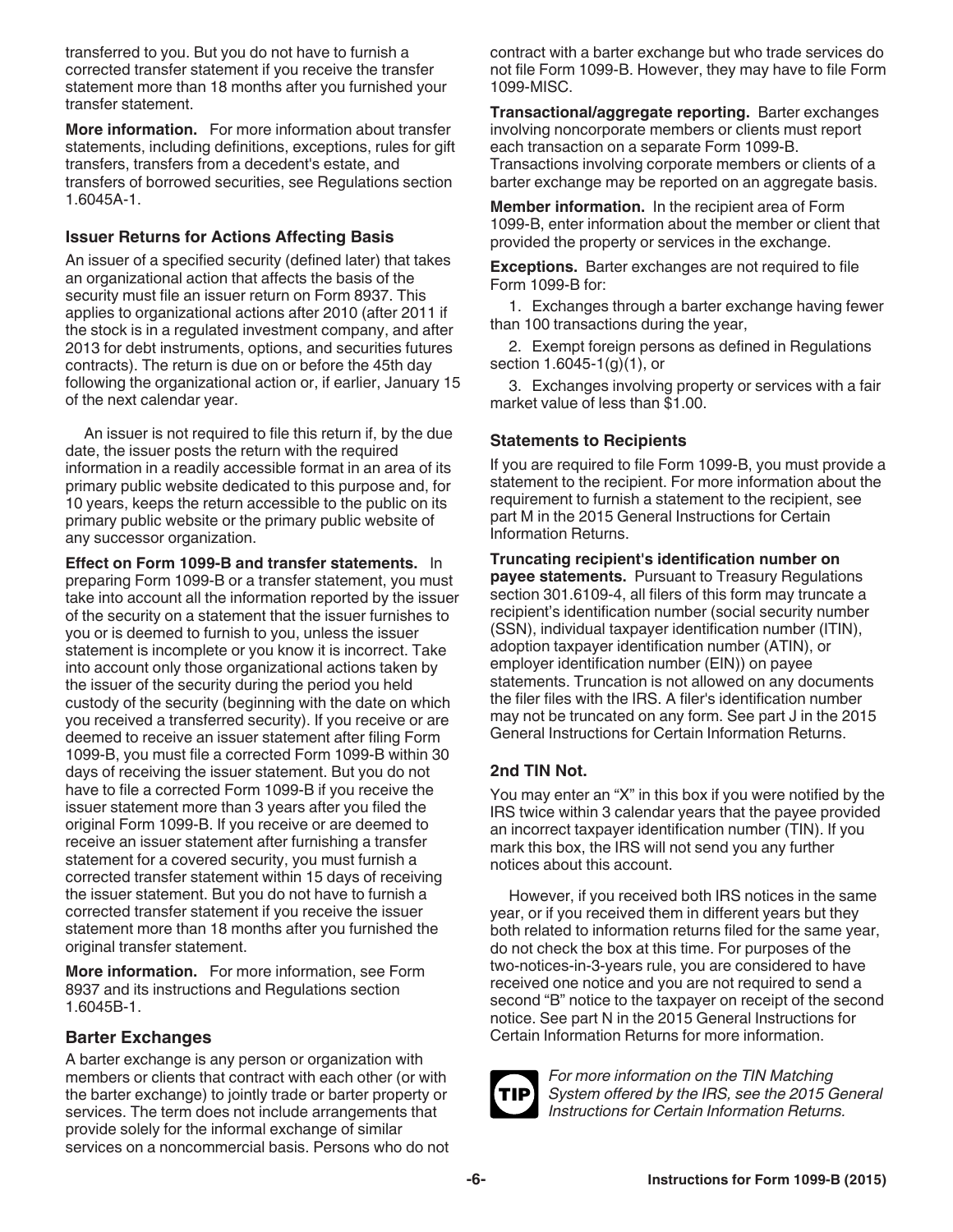#### **CUSIP Number**

For transactional reporting by brokers, enter the CUSIP (Committee on Uniform Security Identification Procedures) number of the security or other applicable identifying number.

### **Account Number**

The account number is required if you have multiple accounts for a recipient for whom you are filing more than one Form 1099-B. Additionally, the IRS encourages you to designate an account number for all Forms 1099-B that you file. See part L in the 2015 General Instructions for Certain Information Returns.

#### **Applicable Check Box on Form 8949**

Use this box to enter a one-letter code that will assist the recipient in reporting the transaction on Form 8949 and/or Schedule D. Use the code below that applies to how the recipient will report the transaction.

*Code A.* This code indicates a short-term transaction for which the cost or other basis is being reported to the IRS. Use this code to report a transaction that the recipient will report on Schedule D, line 1a or on Form 8949 with Box A checked with totals being carried to Schedule D, line 1b.

*Code B.* This code indicates a short-term transaction for which the cost or other basis is **not** being reported to the IRS. Use this code to report a transaction that the recipient will report on Form 8949 with Box B checked with totals being carried to Schedule D, line 2.

*Code D.* This code indicates a long-term transaction for which the cost or other basis is being reported to the IRS. Use this code to report a transaction that the recipient will report on Schedule D, line 8a or on Form 8949 with Box D checked with totals being carried to Schedule D, line 8b.

**Code E.** This code indicates a long-term transaction for which the cost or other basis is **not** being reported to the IRS. Use this code to report a transaction that the recipient will report on Form 8949 with Box E checked with totals being carried to Schedule D, line 9.

*Code X.* Use this code to report a transaction if you cannot determine whether the recipient should check Box B or Box E on Form 8949 because the holding period is unknown.

## **Box 1a. Description of Property**

Enter the corporation's name and the number of shares of the corporation's stock you held that were exchanged. Also enter the class or classes of stock (for example, preferred, common, etc.) that were exchanged, whether for cash or other property. Abbreviate the class to fit the entry. For example, enter "C" for common stock, "P" for preferred, or "O" for other. Also abbreviate any subclasses.

For bartering transactions, describe the service or property provided.

For regulated futures contracts and forward contracts, enter "RFC" or other appropriate description.

For Section 1256 option contracts, enter "Section 1256 option" or other appropriate description.

See *Acquisition of control or substantial change in capital structure,* earlier, for the information to enter in box 1a for that type of transaction.

## **Box 1b. Date Acquired**

Enter the acquisition date of any securities sold. Leave this box blank if:

The securities sold were acquired on a variety of dates, or

You check box 5 and do not choose to complete box 1b.

For short sales, see *Short sales of securities,* earlier.

#### **Box 1c. Date Sold or Disposed**

For broker transactions, enter the trade date of the sale or exchange. For short sales, see *Short sales of securities,*  earlier. For barter exchanges, enter the date that cash, property, a credit, or scrip is actually or constructively received.

#### **Box 1d. Proceeds**

Enter the gross cash proceeds from all dispositions (including short sales) of securities, commodities, options, securities futures contracts, or forward contracts. Show a loss, such as one from a closing transaction on a written option or forward contract, as a negative amount by enclosing it in parentheses.

You must reduce the proceeds by commissions and transfer taxes related to the sale. For securities sold because of the exercise of an option granted or acquired before 2014, you may, but are not required to, take into account option premiums in determining gross proceeds if that is consistent with your books. For securities sold because of the exercise of an option granted after 2013 or for the treatment of an option granted or acquired after 2013 see Regulations section 1.6045-1(m) for details.

If you reduce gross proceeds by option premiums, check the second box in box 6. Otherwise, check the first box.

Do not include amounts shown in boxes 8 through 11.

If identical stock is sold at separate times on the same calendar day by a single trade order and a single confirmation is given that reports to the customer an aggregate price or an average price per share, you can determine gross proceeds by averaging the proceeds for each share. However, do not do this if the customer notifies you in writing of an intent to determine the proceeds from the sale by the actual proceeds per share and you receive that notification by January 15 of the calendar year following the year of the sale. You may extend the January 15 deadline but not beyond the due date for filing Form 1099-B.

Do not include any accrued qualified stated interest on bonds sold between payment dates (or on a payment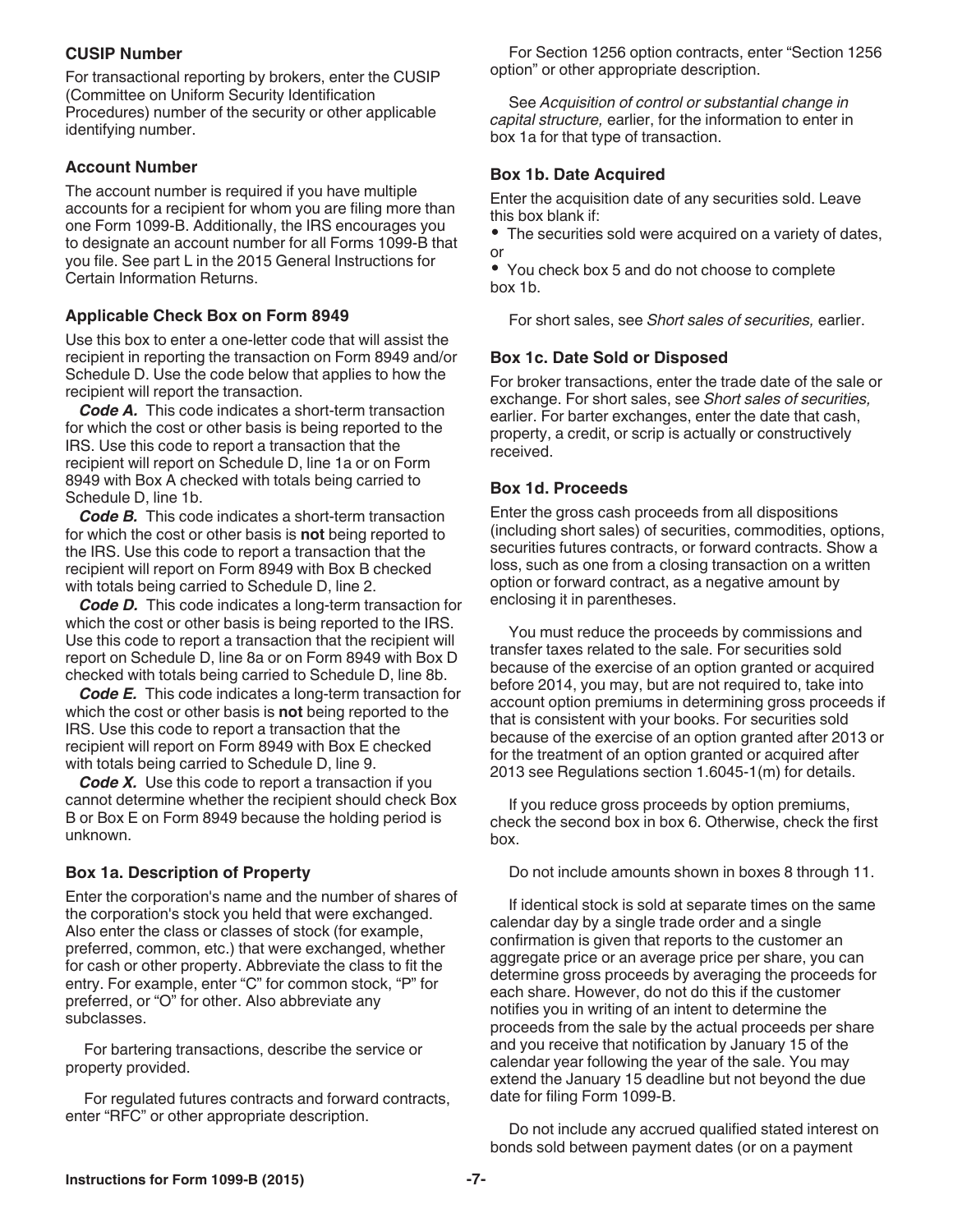date) in this box. Instead, report this accrued interest on Form 1099-INT.

For reporting an acquisition of control or substantial change in capital structure, see page 3.

#### **Box 1e. Cost or Other Basis**

Enter the adjusted basis of any securities sold unless the security is not a covered security and you check box 5. If you check box 5 and are not reporting basis, leave box 1e blank. Enter -0- in box 1e only if the securities sold actually had a basis of zero.

**Covered security.** A covered security is any of the following.

• Stock acquired for cash in an account after 2010, except stock for which the average basis method is available.

• Stock for which the average basis method is available and that is acquired for cash in an account after 2011.

A specified security transferred to an account if the broker or other custodian of the account receives a transfer statement (explained earlier) reporting the security as a covered security.

Certain debt instruments or options that are specified securities acquired for cash in an account after 2013 (see Regulations section  $1.6045 - 1(a)(15)(i)(C)$ .

A securities futures contract entered into in an account after 2013.

A security acquired due to a stock dividend, stock split, reorganization, redemption, stock conversion,

recapitalization, corporate division, or other similar action, if the basis of the acquired security is determined from the basis of a covered security.

*Specified security.* A specified security is any of the following.

Any share of stock (or any interest treated as stock, such as an American Depositary Receipt) in an entity organized as, or treated for federal tax purposes as, a corporation (foreign or domestic). For this purpose, a security classified as stock by the issuer is treated as stock. If the issuer has not classified the security, the security is not treated as stock unless the broker knows that the security is reasonably classified as stock under general federal tax principles.

Any debt instrument, other than a debt instrument subject to Section 1272(a)(6) (certain interests in or mortgages held by a REMIC, certain other debt instruments with payments subject to acceleration, and pools of debt instruments the yield on which may be affected by prepayments), or any short-term obligation. For this purpose, a security classified as debt by the issuer is treated as debt. If the issuer has not classified the security, the security is not treated as debt unless the broker knows that the security is reasonably classified as debt under general Federal tax principles or that the instrument or position is treated as a debt instrument under a specific provision of the Internal Revenue Code.

Any option on one or more specified securities (which includes an index substantially all the components of which are specified securities), any option on financial attributes of specified securities, or a warrant or stock right.

Any securities futures contract.

**Noncovered security.** A noncovered security is any security that is not a covered security.

The following securities are not covered securities.

Stock acquired in 2011 that was transferred in 2011 to a dividend reinvestment plan that meets the requirements of Regulations section 1.1012-1(e)(6). However, a covered security acquired in 2011 and transferred to a dividend reinvestment plan after 2011 remains a covered security. For purposes of this rule, stock is considered transferred to a dividend reinvestment plan if it is held in a plan that is not a dividend reinvestment plan and the plan amends its plan documents to become a dividend reinvestment plan. The stock is considered transferred as of the effective date of the plan amendments.

A security acquired due to a stock dividend, stock split, reorganization, redemption, stock conversion, recapitalization, corporate division, or other similar action, if the basis of the acquired security is determined from the basis of a noncovered security.

A security that, when acquired, did not have to be reported on Form 1099-B because it was acquired from an exempt recipient or an exempt foreign person as defined in Regulations section 1.6045-1(g)(1).

A security for which reporting is required by Regulations section 1.6049-5(d)(3)(ii) (certain securities owned by a foreign intermediary or flow-through entity). A debt instrument acquired after 2013 and is described in Regulations section 1.6045-1(n)(3).

**Identification of securities.** If the customer has acquired securities on different dates or at different prices and sells less than the entire position in the security, report the sale according to the customer's adequate and timely identification of the security to be sold. If no identification is provided, report the sale in this order.

1. Any shares for which the acquisition date is unknown.

2. The shares that were acquired first, whether they are covered or noncovered securities.

**Average basis method.** Generally, the average basis method is available for either of the following types of stock if the customer leaves the shares with a custodian or agent in an account and acquires identical shares of stock at different prices in the account.

• Stock in most mutual funds or other regulated investment companies.

Stock acquired after 2010 in connection with a dividend reinvestment plan that meets the requirements of Regulations section 1.1012-1(e)(6).

Compute basis using the average basis method if:

The customer elects that method, or

You choose the average basis method as your default method, and the customer does not give you any other instructions.

Generally, determine the average basis of a share of stock by dividing the aggregate basis of all shares of identical stock in an account by the total number of shares, regardless of holding period. However, for this purpose, shares of stock in a dividend reinvestment plan are not identical to shares of stock with the same CUSIP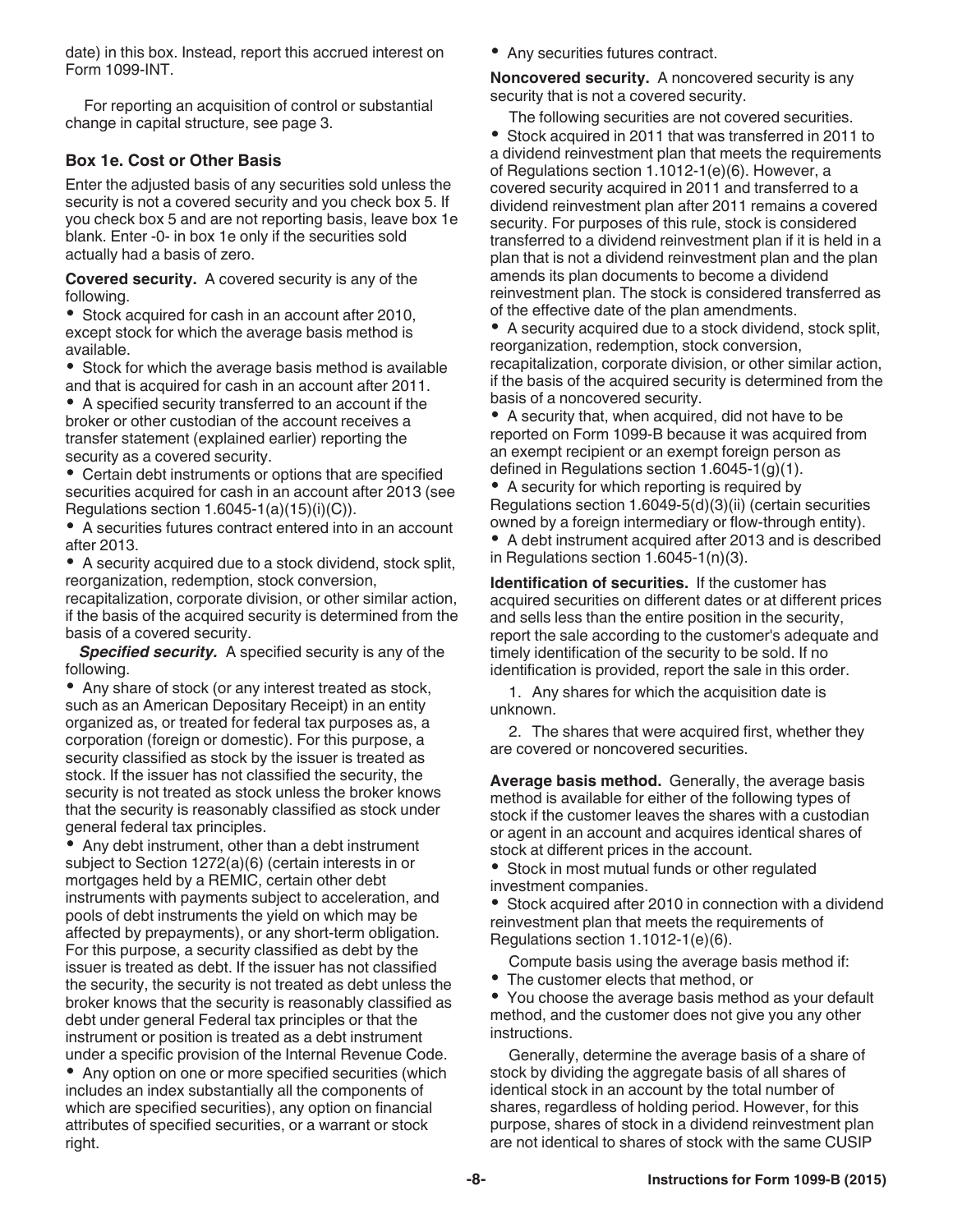number that are not in a dividend reinvestment plan. The basis of each share of identical stock in the account is the aggregate basis of all shares of that stock in the account divided by the aggregate number of shares. Unless a single-account election is in effect, you may not average together the basis of identical stock held in separated accounts that is sold, exchanged or otherwise disposed of after December 31, 2011. See Regulations section 1.1012-1(e) for details.

**Adjusted basis.** The adjusted basis begins with the initial basis (defined next) as of the date the security is acquired into an account.

In reporting the adjusted basis, take into account all information, other than the classification of the security (such as stock), reported on a transfer statement or issuer return furnished to you or deemed furnished to you, unless that statement or return is incomplete or you know it is incorrect. See *[Transfer Statement](#page-3-0)* and *Issuer Return for Actions Affecting Basis,* earlier. Also, treat Form 2439 as an issuer return and take into account the effects of undistributed capital gains reported to you on the form by a regulated investment company or real estate investment trust.

You are not required to consider other transactions, elections, or events occurring outside the account when determining basis.

You are also not required to apply section 1259 (constructive sales), section 475 (mark-to-market method of accounting), section 1296 (mark-to-market method of accounting for marketable stock in a passive foreign investment company), and section 1092 (straddles).

For a debt instrument, see Regulations section 1.6045-1(n)(7) for the rules to determine adjusted basis for a debt instrument acquired at a premium or discount.

**Initial basis.** If a customer paid cash for a security, the initial basis is:

1. The total cash paid by the customer or credited against the customer's account, plus

2. The commissions and transfer taxes to buy the security.

You may, but do not have to:

Take option premiums into account to determine the initial basis of securities acquired by exercising an option granted or acquired before 2014, or

• Increase initial basis for income recognized upon the exercise of a compensatory option or the vesting or exercise of other equity-based compensation arrangements granted or acquired before 2014.

You cannot increase initial basis for income recognized upon the exercise of a compensatory option or the vesting or exercise of other equity-based compensation arrangements, granted or acquired after 2013. For rules related to options granted or acquired after 2013, see Regulations section 1.6045-1(m).

You must report the basis of identical stock by averaging the basis of each share if:

The stock was purchased at separate times on the same calendar day in executing a single trade order, and

• The broker executing the trade provides a single confirmation to the customer that reports an aggregate total price or an average price per share. However, do not average the basis if the customer timely notifies you in writing of an intent to determine basis by the actual cost per share.

The initial basis of a security transferred to an account is generally the basis reported on the transfer statement. If a transfer statement indicates that the security is acquired as a gift, you must apply the relevant basis rules for property acquired by gift in determining the initial basis, except you do not have to adjust the basis for gift tax. Treat the initial basis as equal to the gross proceeds from the sale if:

• Neither gain or loss is recognized because of the basis rules for gift property, or

The initial basis depends on fair market value as of the date of the gift and you neither know nor can readily ascertain this value.

**Short sales.** In the case of a short sale, report the adjusted basis of the security delivered to close the short sale.

**Wash sales.** If a customer acquired securities that caused a loss from a sale of other securities to be both nondeductible under section 1091 and the loss was reported as a wash sale adjustment on a Form 1099-B for the sale at a loss, increase the adjusted basis of the acquired securities by the amount of the disallowed loss. For 2011 through 2013, the wash sale adjustment was reported in box 5; beginning in 2014, the wash sale adjustment is reported in boxes 1f and 1g.

**Corporate mergers.** Report only the net reduction in basis between stock exchanged and stock received when reporting the payment of cash paid as part of a corporate merger, reorganization, or similar event that is taxable only to the extent that cash or property other than stock or securities ("boot") is received and for which no loss can be recognized. Enter only the amount of the reduction attributable to the amount reported in box 1d. Enter the amount as a positive number. However, do not apply this rule, and instead report adjusted basis as described earlier, for any stock considered to have been redeemed or sold, for example, fractional shares of stock resulting from the merger that are only paid in cash.

*Example.* Your customer Fred buys 100 shares of covered stock in MNO Corporation for \$5,000 in February 2015. MNO Corporation merges with PQR Corporation in December 2015. The merger is taxable only to the extent that boot is received. Fred receives 100 shares of PQR stock with a value of \$4,700 and \$800 cash boot in exchange for his MNO stock. Fred's resulting basis in the PQR stock is \$4,700. Report the \$800 cash boot in box 1d, and report \$300 in box 1e to reflect the net reduction in basis from \$5,000 (for the MNO stock) to \$4,700 (for the PQR stock).

## **Box 1f. Code, if Any**

Enter the letter "W" for wash sales, "C" for collectibles, and "D" for market discount.

When reporting the sale of a debt instrument that is a wash sale and has accrued market discount, only enter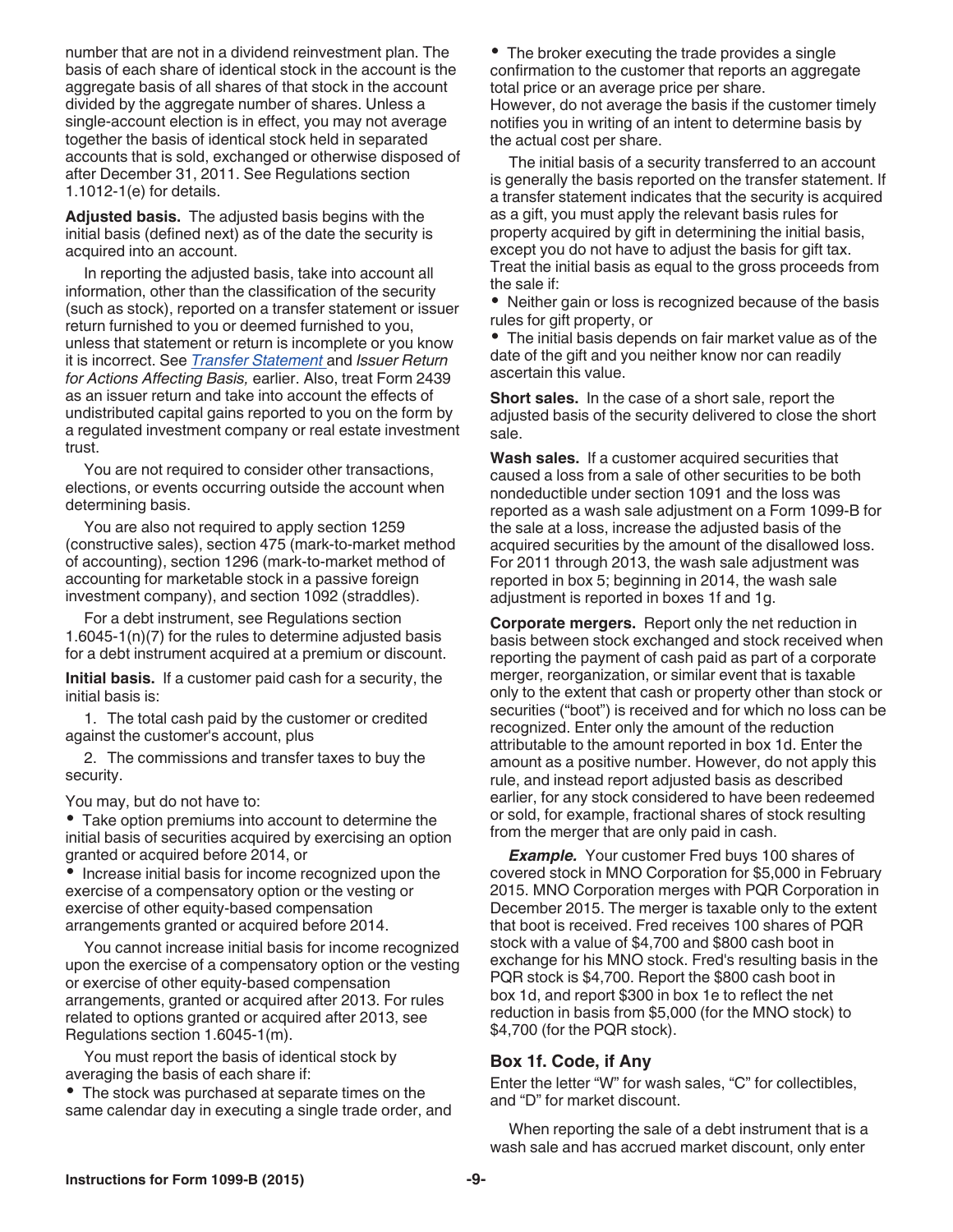"W" in box 1f, and only enter the amount of the wash sale loss disallowed in box 1g. See *Box 1g. Adjustments*, below, for more information on reporting wash sales.

Any additions made to the list of codes after these instructions are published can be found at *[www.irs.gov/](http://www.irs.gov/form1099b) [form1099b](http://www.irs.gov/form1099b)*.

### **Box 1g. Adjustments**

**Wash sales.** Report wash sale loss amount disallowed here. You must report any loss disallowed under section 1091 if both the sale and purchase transactions occur in the same account with respect to covered securities with the same CUSIP number. You are permitted, but are not required, to report in box 1g all loss disallowed under section 1091. For example, you may report a disallowed loss even though a security is sold in one account and repurchased in a different account. Increase the adjusted basis of the acquired securities by the amount of the disallowed loss reported in box 1g.

You also do not have to apply the wash sale rules if:

The purchased security is transferred to another account before the wash sale,

• The purchased security was purchased in another account and later transferred into the account from which securities were sold,

The securities are treated as held in separate accounts, or

The customer has notified you in writing (including in an electronic format) that he or she has made a valid and timely mark-to-market election under section 475 and identifies the account from which the securities were sold as containing only securities subject to the election.

For more details, see Regulations section 1.6045-1(d) (6)(iii).

**Example.** Your customer Joe buys 100 shares for \$1,000 in September 2015. In October 2015, he sells them for \$600. Within 30 days of the sale, he buys 75 shares with the same CUSIP number in the same account. Since his loss is \$400 (\$1,000 minus \$600) but the loss on 75 shares is disallowed, his disallowed loss is \$300. Report the \$600 gross proceeds from the sale in box 1d, \$1,000 basis in box 1e, enter "W" in box 1f, and \$300 wash sale loss disallowed in box 1g. The \$300 in disallowed loss is added to his basis in the newly purchased 75 shares.

**Market discount.** Enter the amount of accrued market discount in box 1g.

#### **Box 2. Type of Gain or Loss**

Determine whether the gain or loss is short-term or long-term under section 1222. In making the determination you must do the following.

Consider any information reported on a transfer statement.

- Consider any information reported on Form 8937.
- Apply the rules for stock acquired from a decedent.
- Apply the rules for stock acquired as a gift.

• If a customer acquired securities that caused a loss from a sale of other securities to be both nondeductible under section 1091 and reported in box 5 of a 2013 or earlier Form 1099-B (or reported on a 2014 Form 1099-B with code W in box 1f and an adjustment amount in box 1g), use the rules in section 1223(3) to determine the holding period of the acquired securities.

• In the case of a short sale, report whether any gain or loss on the closing of the short sale is short-term or long-term based on the acquisition date of the security delivered to close the short sale. Apply the rule in section 1233(d), if applicable.

You are not required to consider other transactions, elections, or events occurring outside the account when determining whether the gain or loss on the sale is short-term or long-term. You are also not required to apply holding period-related adjustments under section 1259 (constructive sales), 475 (mark-to-market method of accounting), 1092 (straddles), 1233(b)(2) (short sales), 1296 (mark-to-market method of accounting for marketable stock in a passive foreign investment company), 852(b)(4)(A), 857(b)(8), 852(b)(4)(B) (regulated investment company and real estate investment trust adjustments), and Regulations section 1.1221-2(b) (hedging transactions).

### **Box 3. Check if Basis Reported to IRS**

Check this box if:

You are not checking box 5, or

You are checking box 5 but are reporting basis to the IRS in box 1e anyway.

#### **Box 4. Federal Income Tax Withheld**

Enter backup withholding. For example, persons who have not furnished their TIN to you in the manner required are subject to withholding on certain amounts required to be reported on this form. This is called backup withholding. For more information on backup withholding, including the rate, see Part N in the 2015 General Instructions for Certain Information Returns and go to *[www.irs.gov/form1099b](http://www.irs.gov/form1099b)*.

Use Form W-9 to request the TIN of the recipient. For foreign recipients, request the recipient complete the appropriate Form W-8. See the Instructions for the Requester of Forms W-8BEN, W-8BEN-E, W-8ECI, W-8EXP, and W-8IMY.

#### **Box 5. Check if a Noncovered Security**

You may check the box if reporting the sale of a noncovered security. Do not check this box if reporting the sale of a covered security.

If you check this box, you do not have to complete boxes 1b, 1e, and 2, and you do not have to check box 3. If you check box 5 and choose to complete boxes 1b, 1e, and 2, you are not subject to penalties under section 6721 or 6722 for failure to report boxes 1b, 1e, and 2 correctly. If you do not check box 5, you are subject to penalties under sections 6721 and 6722 for failure to report boxes 1b, 1e, and 2 correctly even if you are reporting the sale of a noncovered security.